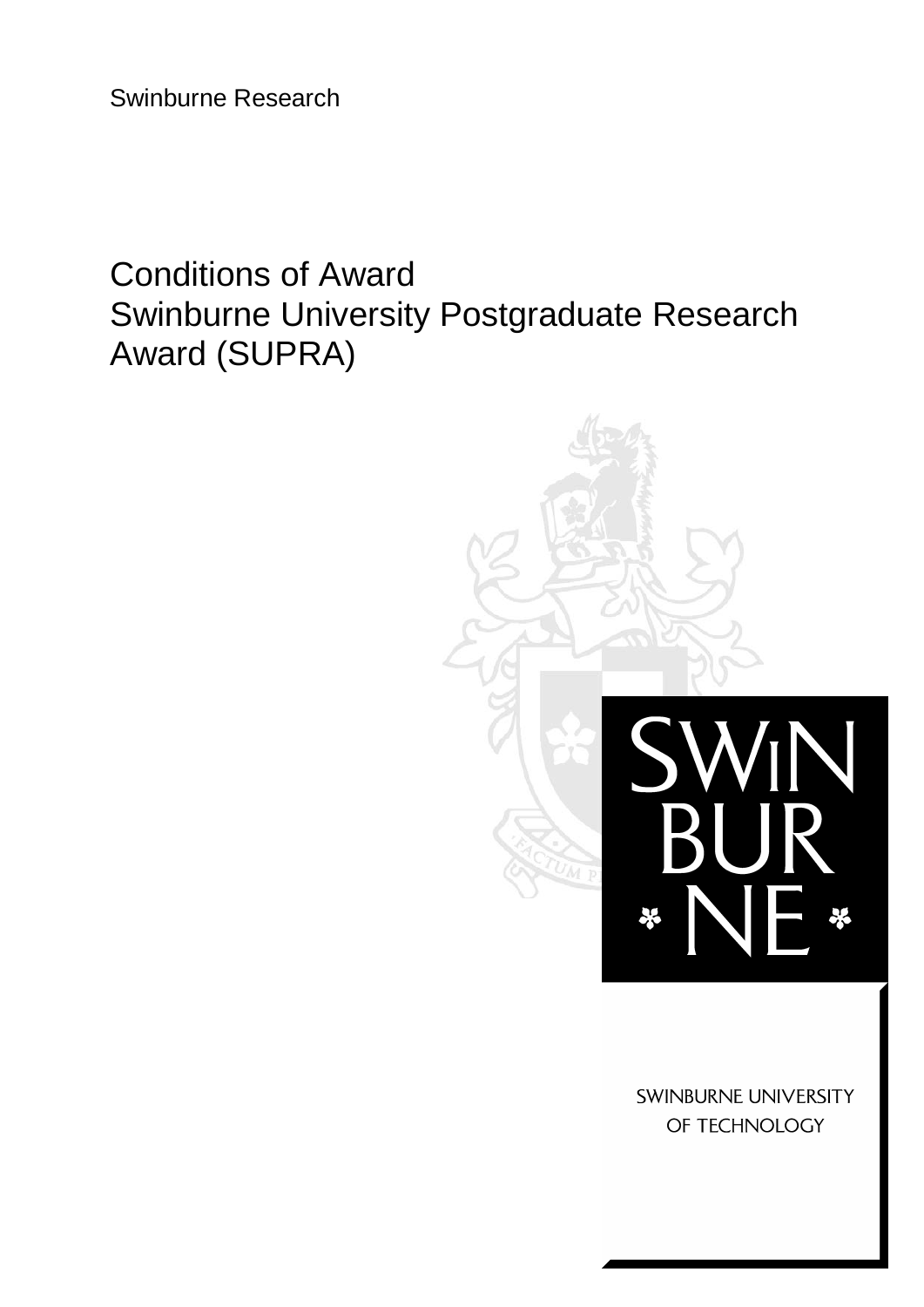| <b>Table of Contents</b> |                                                                                     |  |  |  |
|--------------------------|-------------------------------------------------------------------------------------|--|--|--|
| 1                        |                                                                                     |  |  |  |
| $\mathbf{2}$             |                                                                                     |  |  |  |
| 3                        |                                                                                     |  |  |  |
| 4                        |                                                                                     |  |  |  |
| 5                        |                                                                                     |  |  |  |
| 6                        |                                                                                     |  |  |  |
| 6.1                      | EQUIVALENT ATTAINMENT TO BACHELOR WITH FIRST CLASS OR UPPER SECOND CLASS HONOURS  3 |  |  |  |
| $\overline{\mathbf{z}}$  |                                                                                     |  |  |  |
| 8                        |                                                                                     |  |  |  |
| 9                        |                                                                                     |  |  |  |
| 9.1                      |                                                                                     |  |  |  |
| 9.2<br>9.3               |                                                                                     |  |  |  |
| 10                       |                                                                                     |  |  |  |
| 11                       |                                                                                     |  |  |  |
| 12                       |                                                                                     |  |  |  |
| 13                       |                                                                                     |  |  |  |
| 14                       |                                                                                     |  |  |  |
| 15                       |                                                                                     |  |  |  |
| 16                       |                                                                                     |  |  |  |
| 17                       |                                                                                     |  |  |  |
|                          |                                                                                     |  |  |  |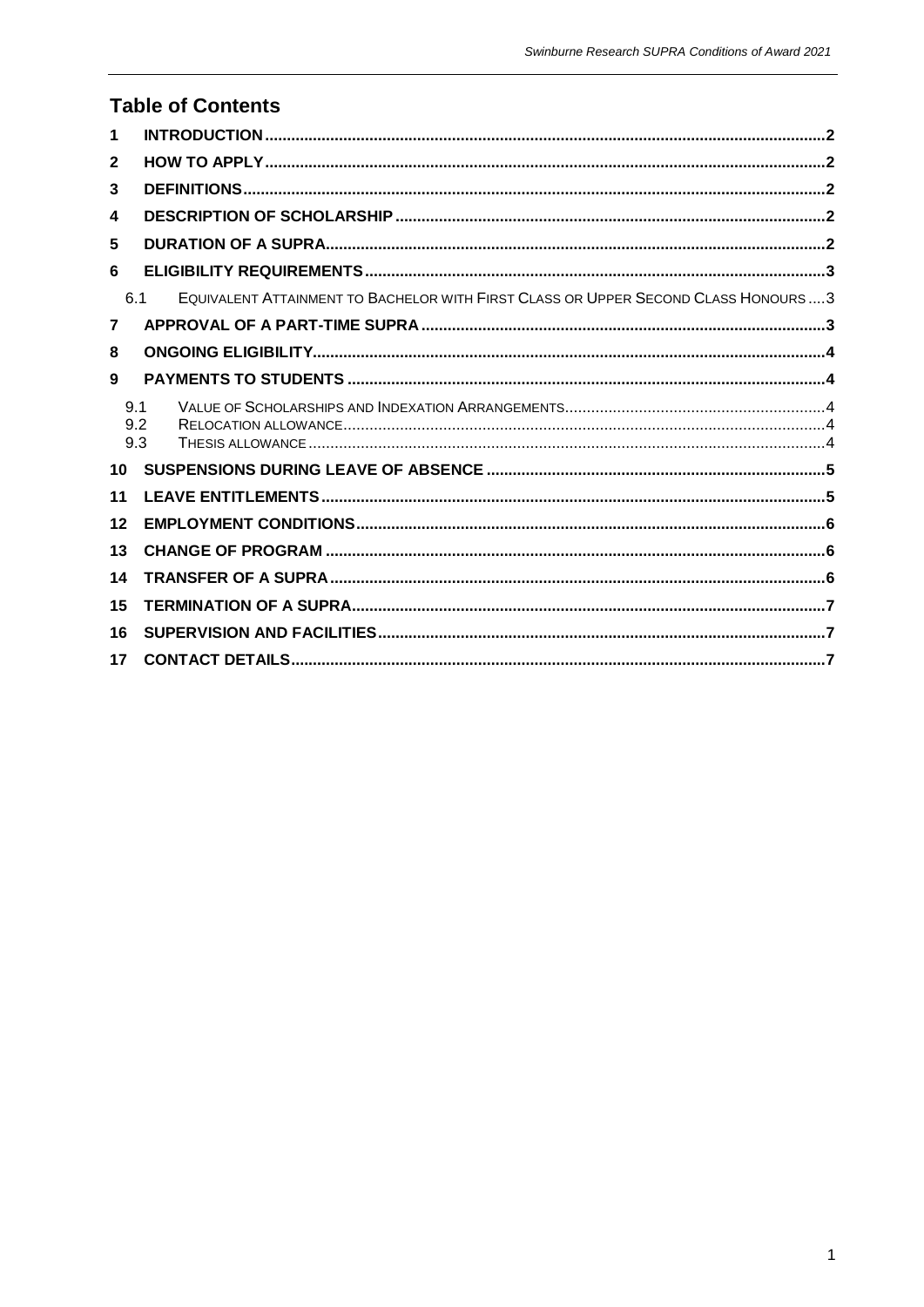# <span id="page-2-0"></span>**1 Introduction**

This booklet is intended as a short guide to entitlements and requirements for new Swinburne University Postgraduate Research Award (SUPRA) students. Further information can be sought from Swinburne Research (see the section at the end of this guide for contact details).

# <span id="page-2-1"></span>**2 How to apply**

An applicant must be invited to apply for a SUPRA. To apply for a SUPRA applicants will be directed to apply by following the candidature and scholarship application process described on the [Research](https://www.swinburne.edu.au/research/research-degrees/application-process/)  [Degrees webpage.](https://www.swinburne.edu.au/research/research-degrees/application-process/) Applicants will also be required to send the referee report form (available from the same website) to two referees.

<span id="page-2-2"></span>

| 3 | <b>Definitions</b>   |                                                                                                                                                                                              |
|---|----------------------|----------------------------------------------------------------------------------------------------------------------------------------------------------------------------------------------|
|   | the ACT              | means the Higher Education Support Act 2003                                                                                                                                                  |
|   | AQF                  | means the Australian Qualifications Framework Second<br>Edition January 2013                                                                                                                 |
|   | Date of commencement | is usually the date of first enrolment                                                                                                                                                       |
|   | <b>HDR</b>           | means a Higher Degree by Research that is a Research<br>Doctorate or a Research Masters for which at least two-<br>thirds of the student load for the course is required as<br>research work |
|   | Research Doctorate   | means a Level 10 Doctoral Degree (Research)<br>qualification as described in the AQF                                                                                                         |
|   | <b>RTP</b>           | means the Research Training Program                                                                                                                                                          |
|   | RTP Fees Offset      | is a type of RTP Scholarship to assist with course fees that<br>would otherwise be payable by a HDR student                                                                                  |
|   | Suspension           | means a period of time during which a scholarship holder<br>is not receiving SUPRA support, which has been approved<br>in accordance with the University                                     |
|   | University           | means Swinburne University of Technology                                                                                                                                                     |

# <span id="page-2-3"></span>**4 Description of Scholarship**

Swinburne University Postgraduate Research Awards (SUPRAs) are awarded to students of exceptional research potential undertaking doctoral studies. The awards are provided to assist with general living costs. Tuition fees are also covered by the award.

# <span id="page-2-4"></span>**5 Duration of a SUPRA**

The duration of a full-time SUPRA is **three years** for a student undertaking Research Doctorate studies. Awards are not available to Masters candidates. The date of first enrolment is usually the commencement date for the scholarship, except where the student is already enrolled at the time of award. Contact Swinburne Research for further information (see contact details at the end of this document).

The duration of a SUPRA will be reduced by any periods of study undertaken towards the degree prior to the commencement of the SUPRA.

The duration of a SUPRA will be increased by any periods of paid leave of absence approved by the University.

Any periods of suspension approved by the University do not contribute to the period of support.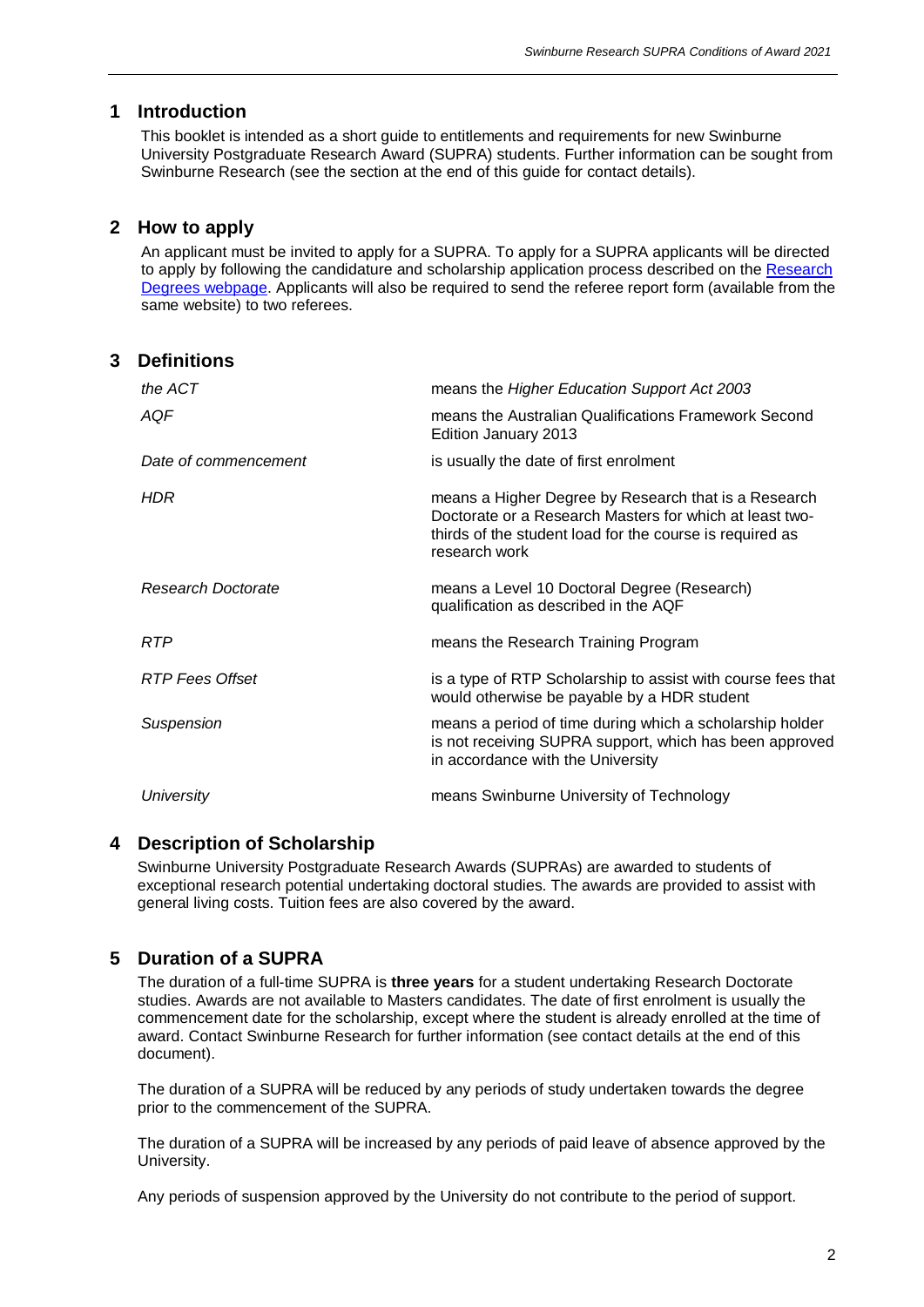Swinburne University may also approve an extension to the duration of a SUPRA for a Research Doctorate student of up to six months subject to satisfactory academic progress. For more information about scholarship extensions, please consult the [Research Training Statement of](https://www.swinburne.edu.au/intranet/research/higher-degrees/)  Practice – [Candidature Handbook.](https://www.swinburne.edu.au/intranet/research/higher-degrees/)

# <span id="page-3-0"></span>**6 Eligibility Requirements**

To be eligible for a SUPRA, a student:

- may be a domestic or an international student; and
- **EXECT** must have completed a Bachelor Degree with First Class or Upper Second Class Honours, or be regarded by the University as having an equivalent level of attainment in accordance with these Conditions of Award; and
- must be undertaking a Research Doctorate; and
- must be enrolled as a full-time student, unless the University has approved a part-time SUPRA for the student under these Conditions of Award; and
- must not hold a Research Doctorate or an equivalent research qualification; and
- must not previously have held a postgraduate research scholarship (some exceptions may apply, contact Swinburne Research for more information); and
- must not be receiving an equivalent award, scholarship or salary providing a benefit greater than 75% of the SUPRA stipend rate, to undertake the HDR. Income from sources unrelated to the course of study is permitted but must be within the confines of the Research Training [Statement of Practice –](https://www.swinburne.edu.au/intranet/research/higher-degrees/) Candidature Handbook section 8.3.3 'Employment Commitments'.

# <span id="page-3-1"></span>**6.1 Equivalent Attainment to Bachelor with First Class or Upper Second Class Honours**

If a student does not hold a Bachelor degree with First Class or Upper Second Class Honours, then the University may determine that the student has demonstrated an equivalent level of academic attainment. The University may consider previous study, relevant work experience, research publications, referees' reports and other research experience

# <span id="page-3-2"></span>**7 Approval of a Part-Time SUPRA**

The University may only approve a part-time SUPRA for a student in exceptional circumstances.

The exceptional circumstances must relate to significant caring commitments or a medical condition, such as:

- caring responsibilities for a pre-school child; or
- caring responsibilities for school-aged children as a sole parent with limited access to outside support; or
- caring responsibilities for an invalid or disabled spouse, child or parent; or
- a medical condition, the existence of which is supported by medical certification, and which limits the student's capacity to undertake full-time study.

In determining exceptional circumstances when approving a part-time SUPRA, the University may not determine that a student is in exceptional circumstances unless it is satisfied that the student's personal or family circumstances are such that it would be unreasonable to expect the student to study on a full-time basis.

A student who has been approved for a part-time SUPRA may revert to full-time study at any time with the permission of the University.

To calculate the remaining period of scholarship after conversion of a SUPRA from part-time to fulltime the period of time remaining on the SUPRA is halved.

To calculate the remaining period of scholarship after conversion of a SUPRA from full-time to parttime the period of time remaining on the SUPRA is doubled.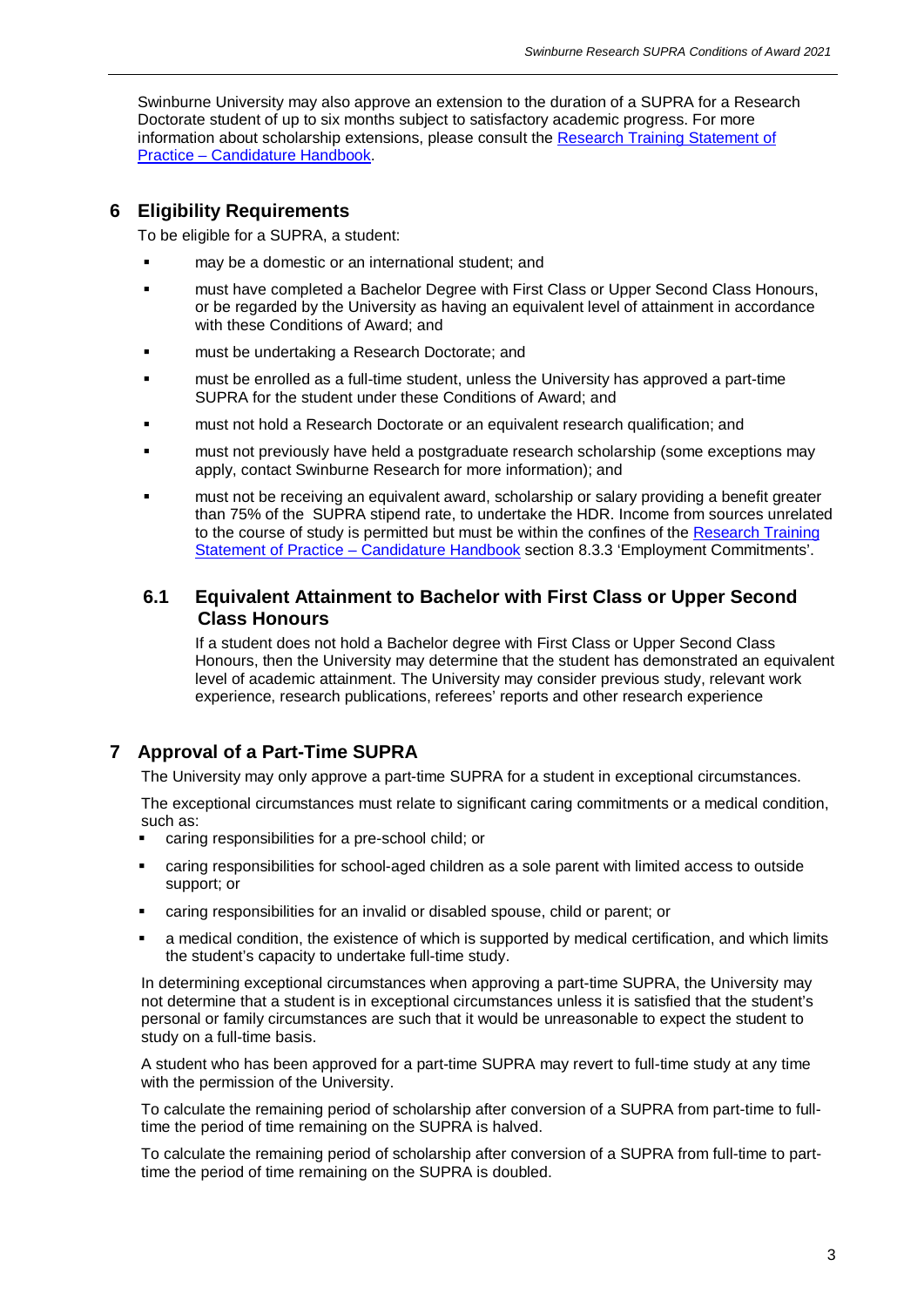# <span id="page-4-0"></span>**8 Ongoing Eligibility**

Swinburne University monitors students' ongoing eligibility to ensure that the students continue to meet the eligibility requirements set out in these Conditions of Award including maintaining satisfactory progress. Continuation of the scholarship is dependent on the student maintaining satisfactory progress.

# <span id="page-4-1"></span>**9 Payments to Students**

Swinburne University makes fortnightly payments to students in respect of their annual stipend. Payments may only be made directly to a student's bank account. Payments commence on the date of enrolment and cannot be backdated.

#### <span id="page-4-2"></span>**9.1 Value of Scholarships and Indexation Arrangements**

The value of a SUPRA stipend over the full year in 2021:

**\$28,597**

#### <span id="page-4-3"></span>**9.2 Relocation allowance**

The SUPRA provides students with an allowance toward the cost of relocating themselves, their spouse and dependants to a new place of residence to enable the student to undertake their HDR.

The maximum relocation allowance which may be received by a student is calculated by allowing:

**\$505** for each eligible adult, and

**\$255** for each eligible child.

The absolute maximum value of relocation expenses that a student may receive is **\$1,455** (if also claiming for accompanying family members, please refer to eligibility criteria for accompanying family members stated below).

To make a claim for relocation, you will need to present original receipts to Swinburne Research.

Only costs for air travel, travel by car or removal expenses to the new place of residence are allowable.

Expenses for the cost of any accommodation or meals obtained during the course of travel cannot be reimbursed through relocation allowance.

For the purposes of relocation allowance an eligible adult is either a spouse or adult dependant.

A spouse is a person who is married to or in a de facto relationship with the student.

An adult dependant is a person for whom the student or their spouse has substantial caring responsibilities.

An eligible child is a natural or adopted child of the student or their spouse, who is:

- younger than 18 years of age; or
- younger than 25 years of age and undertaking full-time study.

#### <span id="page-4-4"></span>**9.3 Thesis allowance**

The maximum value of thesis allowance which may be received by a student is **\$840** for a doctoral thesis.

Swinburne University will make reimbursement payments to students for eligible claims for thesis allowance up to the approved maximum amount specified in these Conditions of Award.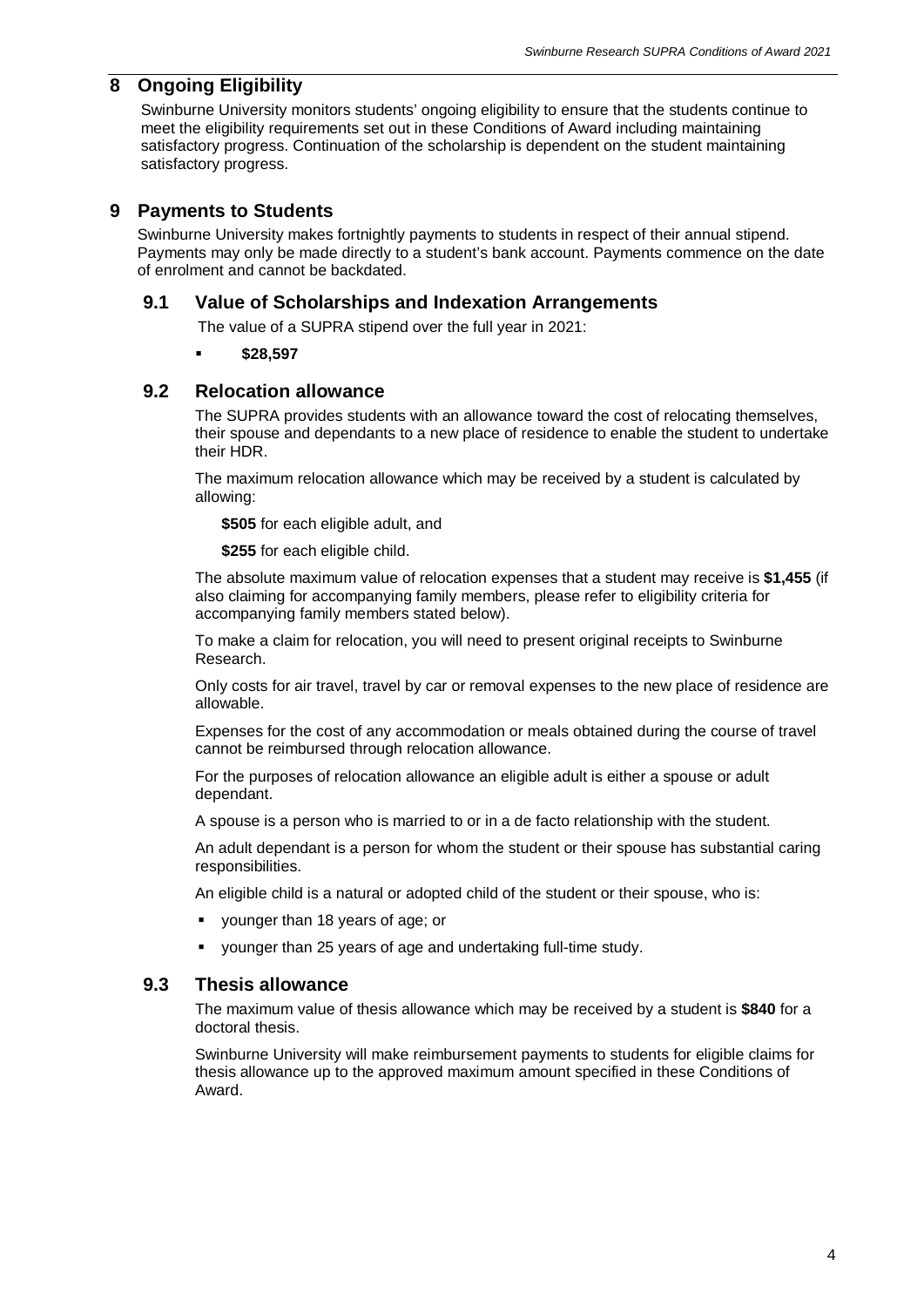An eligible claim for thesis allowance is a claim made by a student for the costs of producing a doctoral thesis. The claim may include the cost of printing, binding, and proofreading. These costs may include costs associated with the re-submission of a thesis, or the lodgement of bound copies of the thesis following approval.

A claim for thesis allowance is not an eligible claim unless the student has produced complete receipts for the claim and made the claim within one year of submission of the thesis and no more than two years after termination of the award. The amount paid will be up to the maximum rate applicable at the time of submission of the thesis. The allowance is a contribution to the costs of production of the thesis and does not include costs such as purchase of computer equipment.

If a student is required to resubmit the thesis for re-examination, he/she may claim the thesis preparation allowance for costs associated with the resubmission. The claim must be made within six months of the resubmission date and within 2 years of the termination of the award.

The combined total of allowance for submission and resubmission must not exceed the maximum amount specified above.

#### <span id="page-5-0"></span>**10 Suspensions during Leave of Absence**

Students may apply to Swinburne University to suspend their scholarship during a period of leave of absence for up to 12 months. In exceptional circumstances, students may apply for suspensions beyond 12 months. The approval of all suspensions will be at the discretion of Swinburne University.

# <span id="page-5-1"></span>**11 Leave Entitlements**

#### **Annual Leave**

Students are entitled to receive up to 20 working days (4 weeks) paid annual leave and 10 working days paid sick leave for each year of their SUPRA. These leave entitlements may be accrued over the life of the SUPRA but will be forfeited when the SUPRA is terminated.

Periods of annual leave and sick leave (of 10 days or less) will not result in a suspension of enrolment and therefore will be included for the purpose of calculating candidature and SUPRA Scholarship end dates.

#### **Unpaid Leave of Absence**

Unless otherwise indicated on the Leave of Absence application form, leave will be processed as Unpaid Leave of Absence. During Unpaid Leave of Absence, the scholarship payments will be stopped for the equivalent number of calendar days to the period of leave. At the time that the Unpaid Leave of Absence is approved, scholarship recipients will be advised, via email, of the date when the scholarship will be stopped and when it will be restarted.

If the Leave of Absence is unpaid, SUPRA payments will be stopped for the full period of leave and the scholarship end date will be extended by the same number of days as the approved period of leave.

#### **Paid Leave of Absence**

In the case of approved Paid Leave of Absence, the scholarship payments will not be stopped during the Leave of Absence (or may only be stopped for a part of the leave). If Paid Leave of Absence is sought, the student **must** clearly indicate this on the Leave of Absence application and provide relevant supporting documentation, such as a medical certificate.

If the Leave of Absence is paid, SUPRA payments will continue during the period of leave (or for the part of the leave period), and the scholarship end date will be extended by the same number of days as the approved period of leave.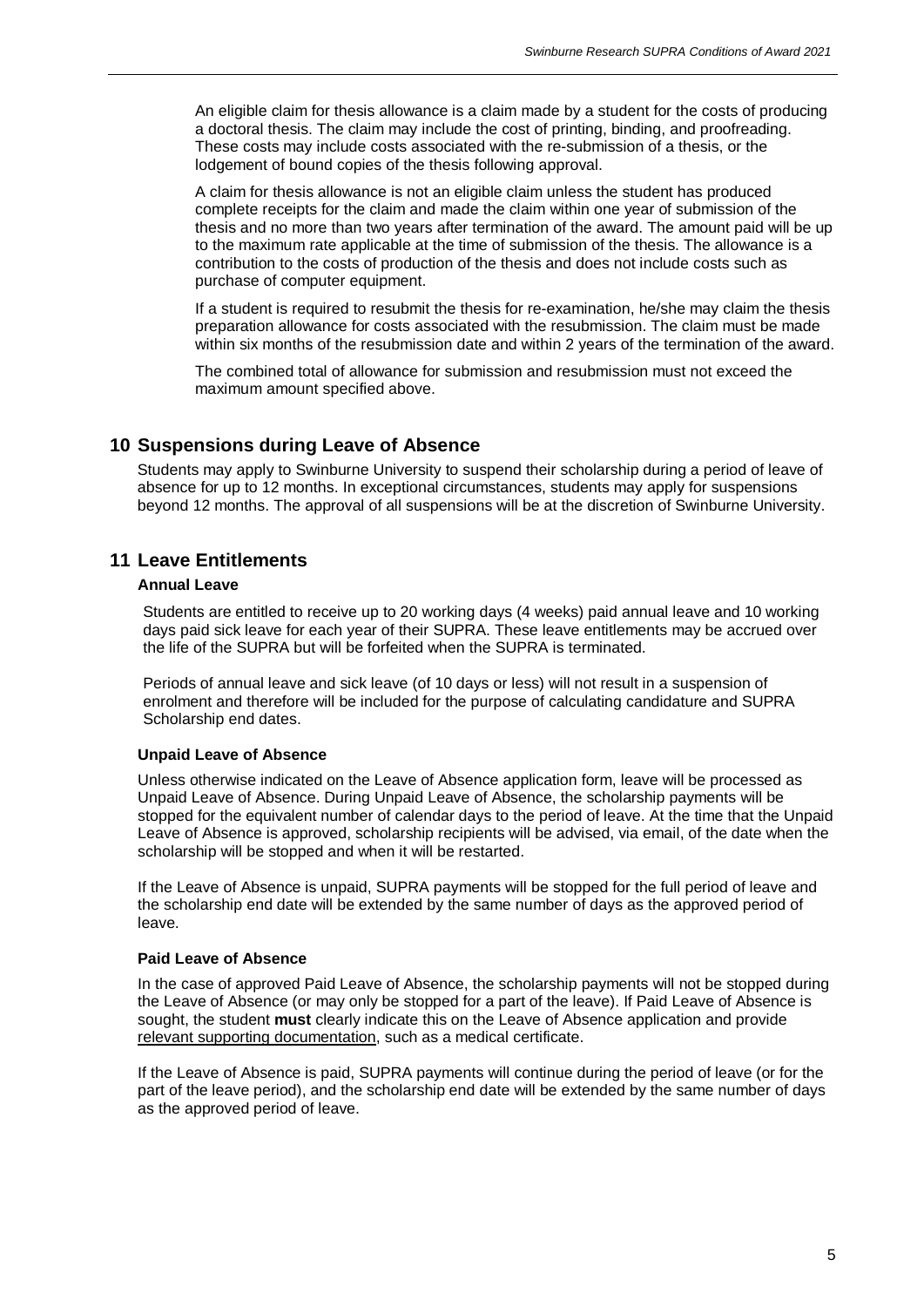Paid Leave of Absence can only be sought in the following circumstances:

• *Sick Leave*

Students may receive additional paid sick leave of up to a total of 12 weeks during their scholarship for periods of illness **lasting longer than ten days** and for which a medical certificate has been provided.

Sick leave entitlements may be used to cover leave for students with family caring responsibilities, subject to the usual practice of the University. Subject to the usual practice of the University, paid leave may also be approved if the student has adopted a child.

Maternity leave must be for an unbroken period.

• *Maternity Leave*

Students who have completed at least 12 months of their scholarship are entitled to a maximum of 12 weeks paid maternity leave over the duration of the scholarship.

Students who are partners of women giving birth, and who have completed at least 12 months of their scholarship, may be entitled to a period of paid parenting leave at the time of the birth or adoption, subject to the usual practice of the University.

#### **Applying for Leave of Absence**

Students may apply for Leave of Absence as per section 8.2.1 of the [Research Training Statement](https://www.swinburne.edu.au/intranet/research/higher-degrees/)  of Practice – [Candidature](https://www.swinburne.edu.au/intranet/research/higher-degrees/) Handbook.

Students may apply for Maternity Leave as per section 8.2.2 of the [Research Training Statement of](https://www.swinburne.edu.au/intranet/research/higher-degrees/)  Practice – [Candidature Handbook.](https://www.swinburne.edu.au/intranet/research/higher-degrees/)

The Leave of Absence application form can be downloaded by clicking on the candidature tab on the [HDR Forms and Guidelines webpage.](https://www.swinburne.edu.au/intranet/research/higher-degrees/forms/)

International students should read the Leave of Absence form very carefully to assess whether they are eligible to apply for Leave of Absence.

# <span id="page-6-0"></span>**12 Employment Commitments**

SUPRAs are awarded for full-time study. As such, the employment commitments of candidates must not exceed a total of 8 hours per week on average. Students may only undertake work with the approval of the University. Swinburne University may not approve a student undertaking work unless it is satisfied that the work will not interfere with the student's ability to complete their study within the normal timeframe. Work commitments cannot be accepted as grounds for an extension of the duration of the SUPRA.

#### <span id="page-6-1"></span>**13 Change of Program**

SUPRAs are for study at doctoral level only and cannot be converted.

#### <span id="page-6-2"></span>**14 Transfer of a SUPRA**

<span id="page-6-3"></span>Swinburne University Postgraduate Research Awards are only for study at Swinburne University and are not transferable.